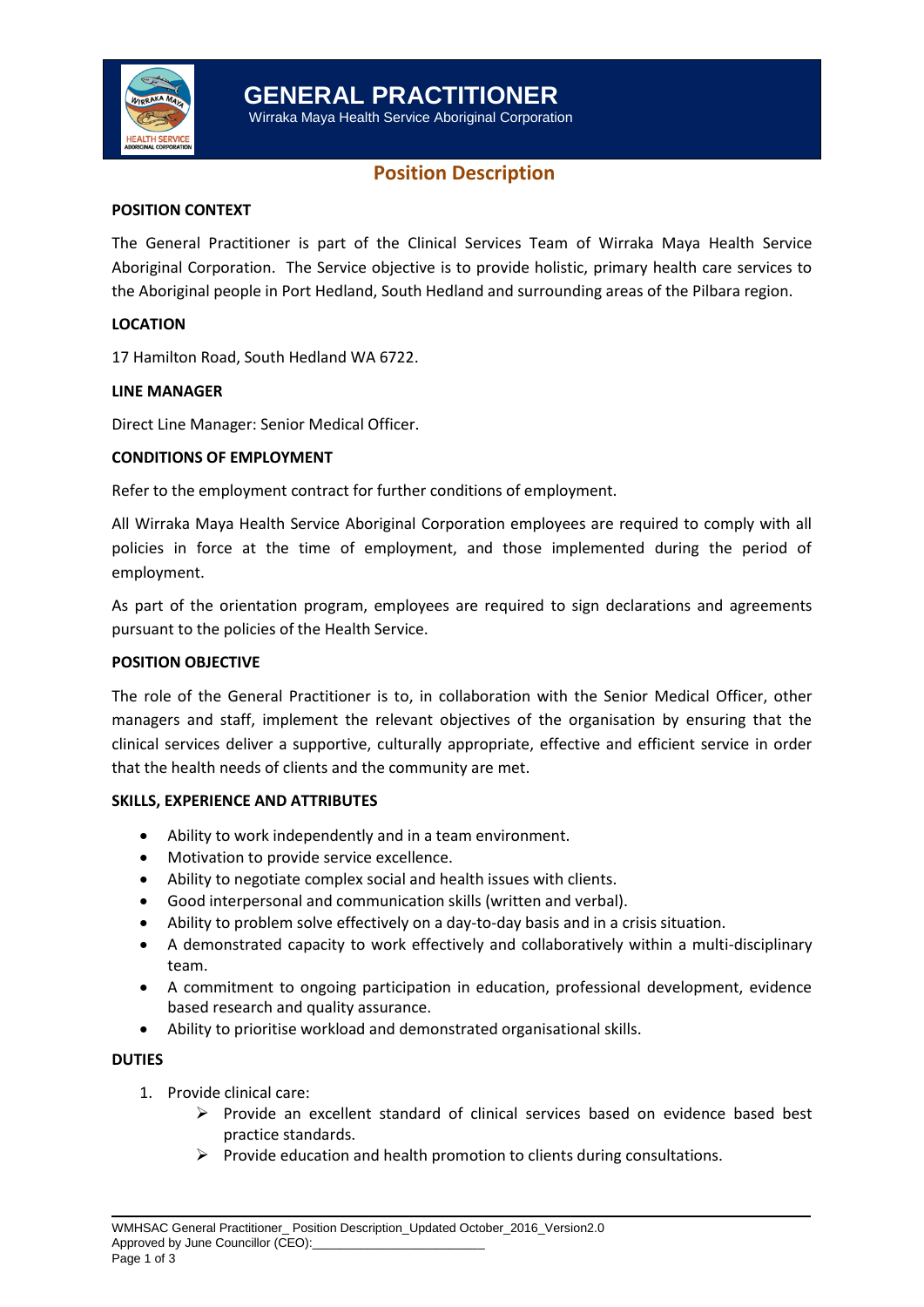

Wirraka Maya Health Service Aboriginal Corporation

- Provide clients with a high level of care appropriate to their needs; that includes health screening and early detection activities such as well person checks, care planning, mental health screening, PIP enrolments, referral for screening activities, health promotion and opportunistic activities such as education and advice on Practise Incentives Program elements, smoking cessation and healthy lifestyle activities.
- $\triangleright$  Ensure all clinical services are correctly claimed under the online Medicare system.
- $\triangleright$  Ensure that all care and follow-up care is documented in a timely manner, consistent with organisation policies and such that a current history and patient summary can be quickly accessed at any time.
- $\triangleright$  Assist the Clinic Coordinator to ensure that all recalls and medication / medical reviews for patients are up-to-date at all times.
- 2. Infection control:
	- $\triangleright$  Maintain infection control principles, policies and procedures at all times and demonstrate leadership in same.
	- $\triangleright$  Provide formal and opportunistic education to all staff on the principles, policies and procedures of infection control.
- 3. Integrity of immunisations:
	- $\triangleright$  Ensure all vaccines used at Wirraka Maya Health Service have been stored in the correct manner to maintain their integrity prior to being administered to a client.
- 4. Education and health promotion:
	- Work in collaboration with other staff at Wirraka Maya Health Service on implementing education and health promotion activities for clients and the community.
	- $\triangleright$  Provide education and training to other health service staff on clinical issues and treatments.
	- $\triangleright$  Provide advice, education and referrals to clients as necessary.
- 5. Participate in and collaborate on the management of quality improvement activities relevant to the clinic and in particular RACGP accreditation:
	- $\triangleright$  Ensure proper procedures are in place for the appropriate referral of clients to other health services internal and external.
	- $\triangleright$  Ensure all standards are maintained for the purpose of RACGP Accreditation and take responsibility for coordinating RACGP Accreditation processes in collaboration with the Health Services Manager and Senior Medical Officer.
- 6. Documentation
	- $\triangleright$  Ensure that all documentation is consistent with best practice standards for documentation in health care.
	- $\triangleright$  Ensure that all Medicare documentation is complete and submitted appropriately and assist staff with same.
- 7. Professional responsibilities:
	- Collaborate with the Senior Medical Officer and Health Services Manager on quality improvement activities and opportunities as they relate to clinical care and client management.
	- $\triangleright$  Collaborate effectively within the multidisciplinary team, taking account of the varying skills, educational levels and contributions of different team members.
	- $\triangleright$  Maintain all relevant criteria for the purpose of professional registration and certification as a General Practitioner.
	- Maintain the highest standards of professional conduct.